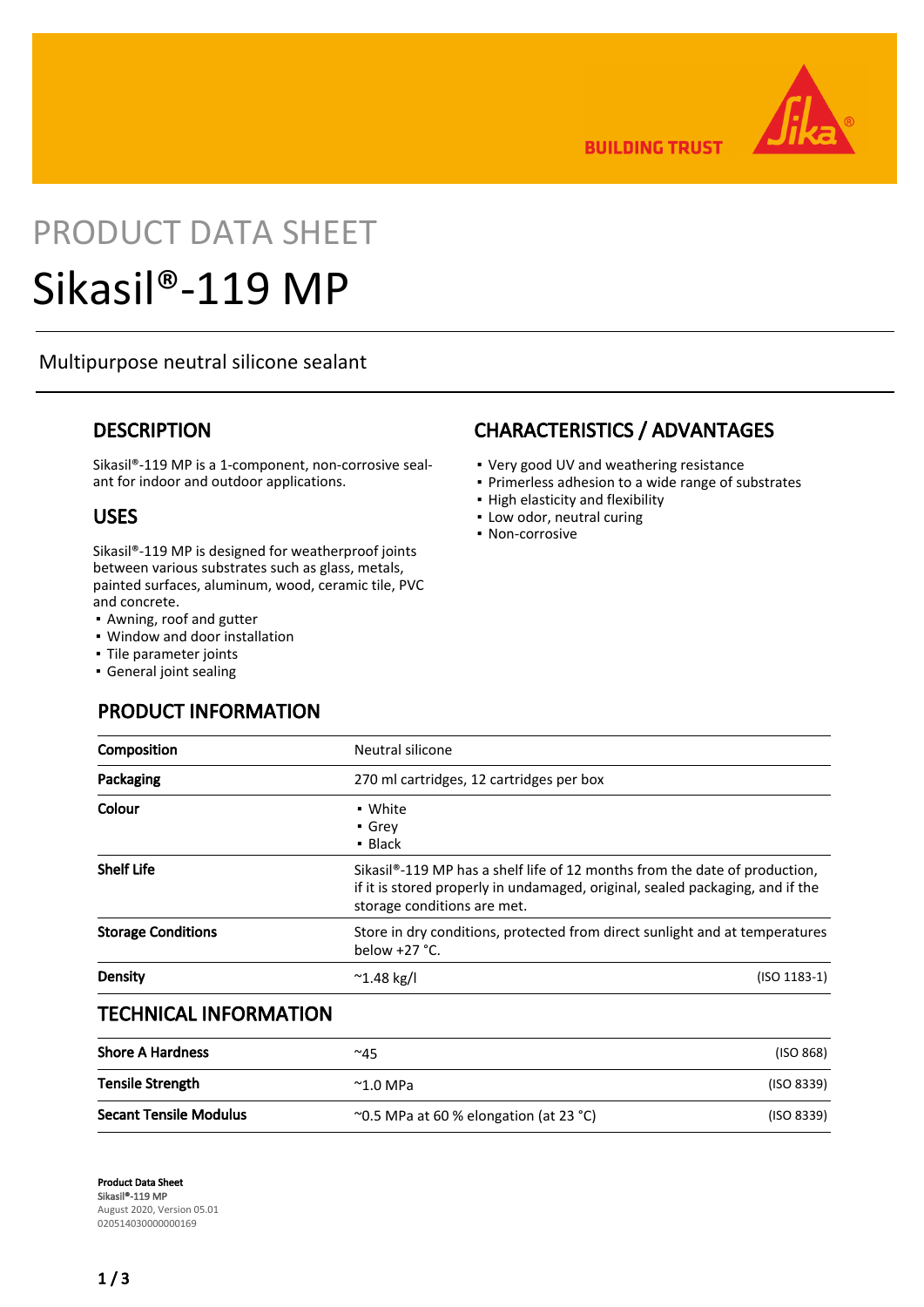| <b>Elongation at Break</b> | $\geq$ 250 %                 | (ISO 37)                                                                                                                                                                                                                                                                           |  |
|----------------------------|------------------------------|------------------------------------------------------------------------------------------------------------------------------------------------------------------------------------------------------------------------------------------------------------------------------------|--|
| <b>Elastic Recovery</b>    | > 80%                        | (ISO 7389)                                                                                                                                                                                                                                                                         |  |
| <b>Movement Capability</b> | ± 25%                        | (ASTM C719)                                                                                                                                                                                                                                                                        |  |
| <b>Service Temperature</b> | -40 °C min. $/$ +150 °C max. |                                                                                                                                                                                                                                                                                    |  |
| Joint Design               |                              | The joint width must be designed to suit the joint movement required and<br>the movement capability of the sealant. For joints $\geq 10$ mm and $\leq 20$ mm<br>wide, a joint depth of 10 mm is recommended.<br>For larger joints please contact our Technical Service Department. |  |

## APPLICATION INFORMATION

| Consumption | Joint Width<br>6 mm<br>9 mm<br>$12 \text{ mm}$<br>$20 \text{ mm}$ | <b>Joint Depth</b><br>4 mm<br>$5 \text{ mm}$<br>6 mm<br>$10 \text{ mm}$ | Joint Length / 270 ml<br>$^{\sim}$ 11.25 m<br>$\approx$ 5.9 m<br>$^{\sim}$ 3.6 m<br>$^{\sim}$ 1.35 m |                                |                                                        |             |  |  |
|-------------|-------------------------------------------------------------------|-------------------------------------------------------------------------|------------------------------------------------------------------------------------------------------|--------------------------------|--------------------------------------------------------|-------------|--|--|
|             |                                                                   |                                                                         |                                                                                                      | <b>Ambient Air Temperature</b> | +5 °C min. $/$ +40 °C max.<br>> 3 °C above dew point   |             |  |  |
|             |                                                                   |                                                                         |                                                                                                      | <b>Substrate Temperature</b>   | +5 °C min. $/$ +40 °C max.<br>> 3 °C above dew point   |             |  |  |
|             |                                                                   |                                                                         |                                                                                                      | <b>Curing Rate</b>             | $\degree$ 3 mm / 24 hours (23 $\degree$ C / 50 % r.h.) | (CQP 049-2) |  |  |
|             |                                                                   |                                                                         |                                                                                                      | <b>Skin Time</b>               | ~15 minutes (23 °C / 50 % r.h.)                        | (CQP 019-1) |  |  |

## APPLICATION INSTRUCTIONS

#### SUBSTRATE PREPARATION

The substrate must be sound, clean, dry and free of all contaminants such as dirt, oil, grease, old sealants and poorly bonded paint coatings which could affect adhesion of the sealant. The substrate must be of sufficient strength to resist the stresses induced by the sealant during movement.

All dust, loose and friable material must be completely removed from all surfaces using suitable equipment before application of any activators, primers or sealant.

Sikasil®-119 MP adheres without primers and/or activators.

For optimum adhesion, joint durability and critical, high performance applications such as joints on multistorey buildings, highly stressed joints, extreme weather exposure or water immersion / exposure, the following priming and/or pre-treatment procedures must be followed:

#### Non-porous substrates

Aluminium, anodised aluminium, stainless steel, PVC, galvanised steel, powder coated metals or glazed tiles. Slightly roughen surface with a fine abrasive pad. Clean and pre-treat using Sika® Aktivator-205 applied with a clean cloth.

Before sealing, allow a waiting time of > 15 minutes (< 6 hours).

Other metals, such as brass and titanium-zinc, clean and pre-treat using Sika® Aktivator-205 applied with a clean cloth. After a waiting time of > 15 minutes (< 6

hours), apply Sika® Primer-3 N by brush. Before sealing, allow a waiting time of > 30 minutes (< 8 hours) PVC has to be cleaned and pre-treated using Sika® Primer-215 applied with a brush. Before sealing, allow a waiting time of > 30 minutes (< 8 hours).

Glass must be cleaned with Isopropanol before application.

#### Porous substrates

Porous substrates must be primed using Sika® Primer-3 N applied by brush.

Before sealing, allow a waiting time of > 30 minutes (< 8 hours).

Adhesion tests on project specific substrates must be performed and procedures agreed with all parties before full project application.

For more detailed advice and instructions contact Sika Technical Services.

Note: Primers and activators are adhesion promoters and not an alternative to improve poor preparation / cleaning of the joint surface. Primers also improve the long term adhesion performance of the sealed joint.

#### APPLICATION METHOD / TOOLS

Strictly follow installation procedures as defined in method statements, application manuals and working instructions which must always be adjusted to the actual site conditions.

#### Masking

It is recommended to use masking tape where neat or exact joint lines are required. Remove the tape within the skinning time after finishing.

#### Joint Backing

After the required substrate preparation, insert a suit-



Product Data Sheet Sikasil®-119 MP August 2020, Version 05.01 020514030000000169

**BUILDING TRUST**